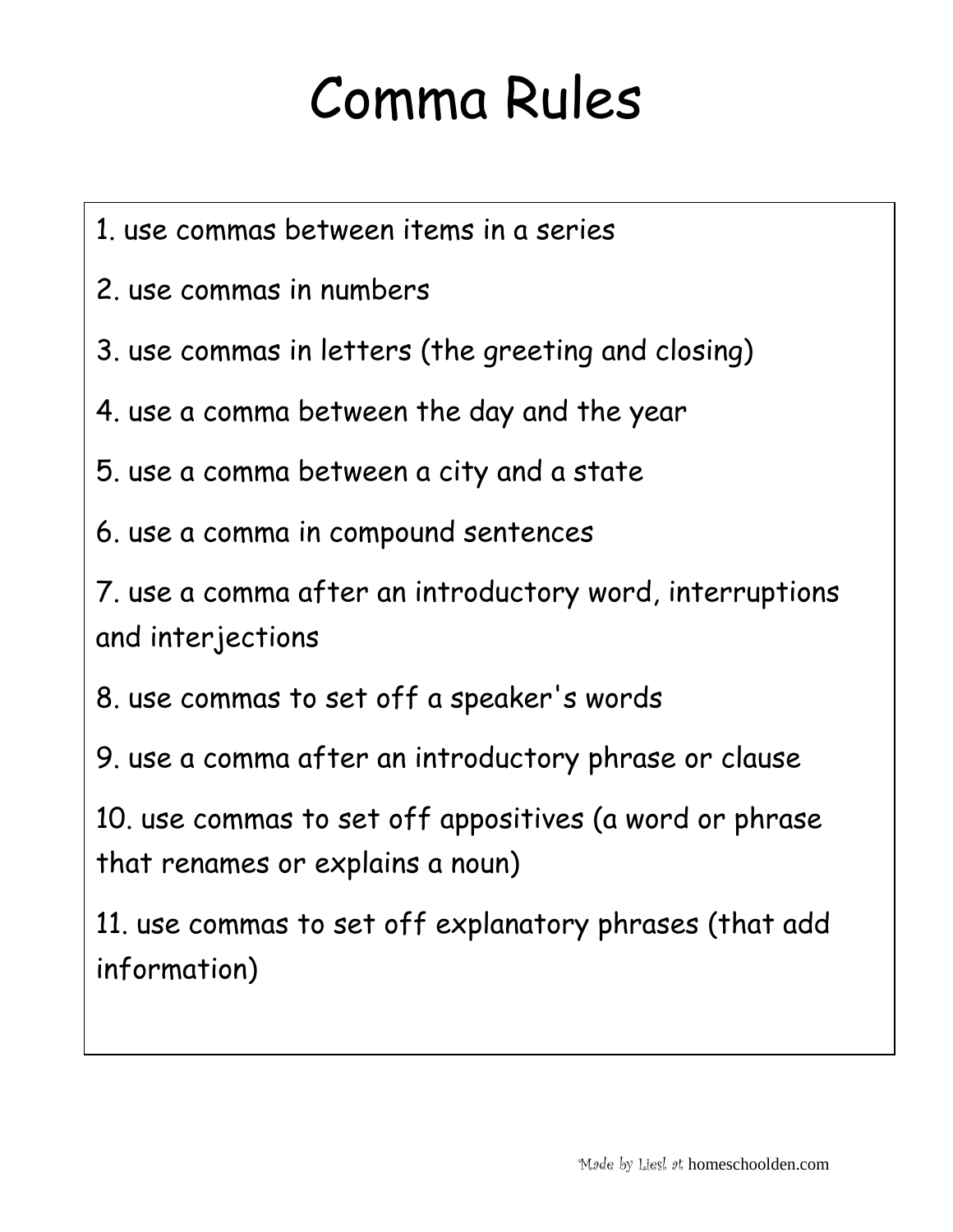## **Add commas in the sentence below. On the line, write the rule number:**

\_\_\_\_\_\_\_\_\_\_\_\_\_\_ 1. About 12 000 dromedary camels were brought to Australia in the mid 1800s. Now there are about 1 000 000 feral camels. The problem is that these wild camels do nearly \$14 000 000 (Aus) worth of damage to the infrastructure. About 25 000 camels are culled each year.

2. He is growing tomatoes cucumbers peppers and peas in his garden.

\_\_\_\_\_\_\_\_\_\_\_\_\_\_ 3. Jane was born March 17 2003.

\_\_\_\_\_\_\_\_\_\_\_\_\_\_ 4. She was born in Omaha Nebraska.

\_\_\_\_\_\_\_\_\_\_\_\_\_\_ 5. The Trail of Tears was the forced relocation and movement of members of the Cherokee Creek Seminole Chickasaw and Chocktaw nations. Many Native Americans suffered from exposure starvation and disease on route to the Indian Territory in Oklahoma.

\_\_\_\_\_\_\_\_\_\_\_\_\_\_ 6. Dear Grandpa

I can't wait for you to come for a visit. I hope you

will bring your fishing pole again!

**Love Love** 

## Mike

- \_\_\_\_\_\_\_\_\_\_\_\_\_\_ 7. Mr. Johnson my coach made me do twenty push-ups.
- **EXECUTE:** 8. We hope to visit the museum in Raleigh North Carolina.
- \_\_\_\_\_\_\_\_\_\_\_\_\_\_ 9. Hey that's my book!
	- 10. I bought the same shirt in green blue and red.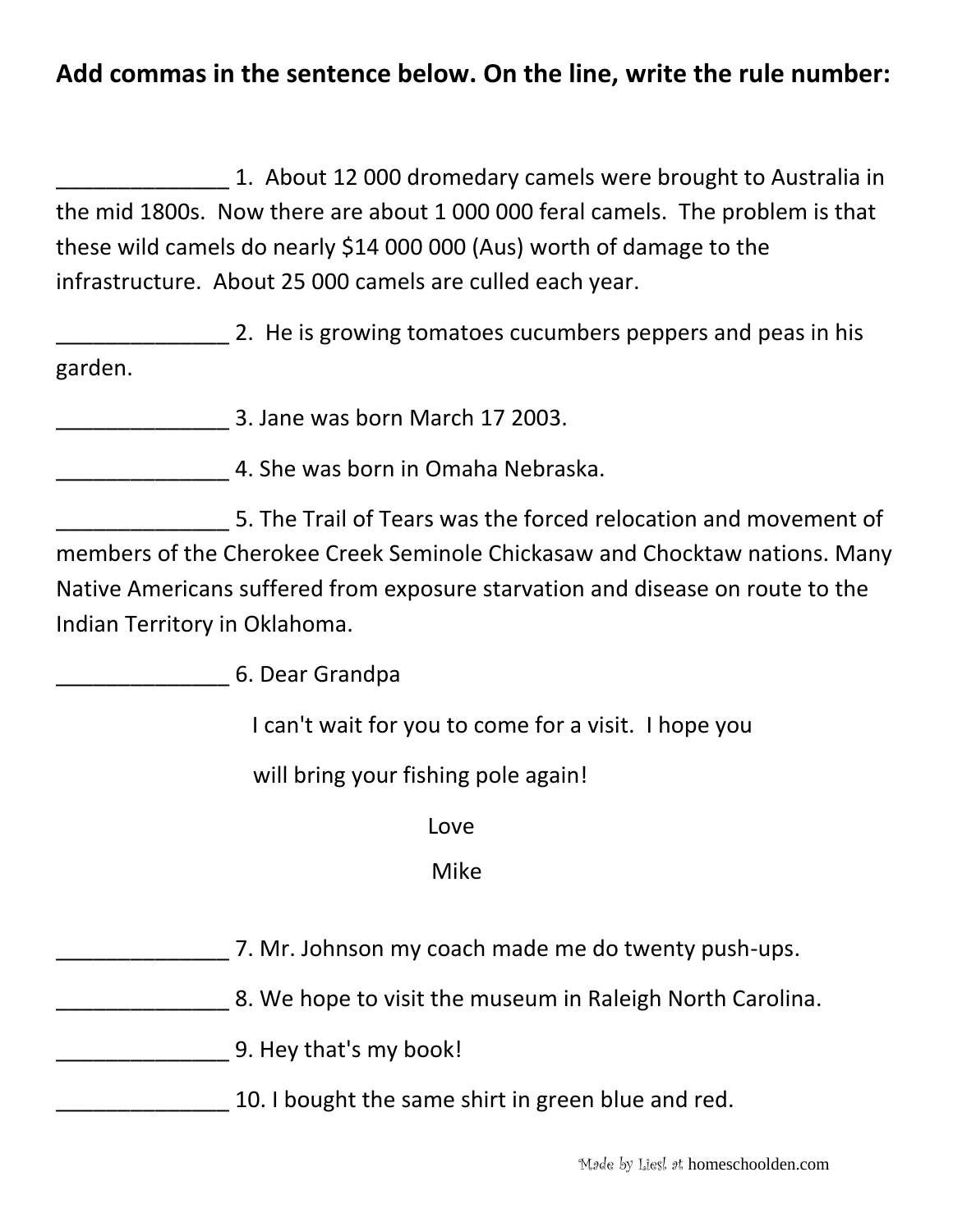and and 21. Best known as the author of the Declaration of Independence Thomas Jefferson served on the Continental Congress was a diplomat in Paris served as Secretary of State and became the third President of the United States.

12. After much debate the family decided to go to the movies instead of going bowling.

13. Wow I didn't know that.

\_\_\_\_\_\_\_\_\_\_\_\_\_\_ 14. Like all mammals whales breathe air.

**EXALGE 2018 2018 120 SHOULD 15. Should I pack my sandals rain boots or sneakers for the trip?** 

and 16. Mrs. Fields a baker moved her headquarters to Park City Utah.

\_\_\_\_\_\_\_\_\_\_\_\_\_\_ 17. Unlike amphibians reptiles do not lay their eggs in water.

18. The liver which lies below the diaphragm weighs about three pounds. It has over 500 functions.

\_\_\_\_\_\_\_\_\_\_\_\_\_\_ 19. Mom said "Please pick up the toys in the living room."

20. I wanted to quit the race but my friend encouraged me to keep going.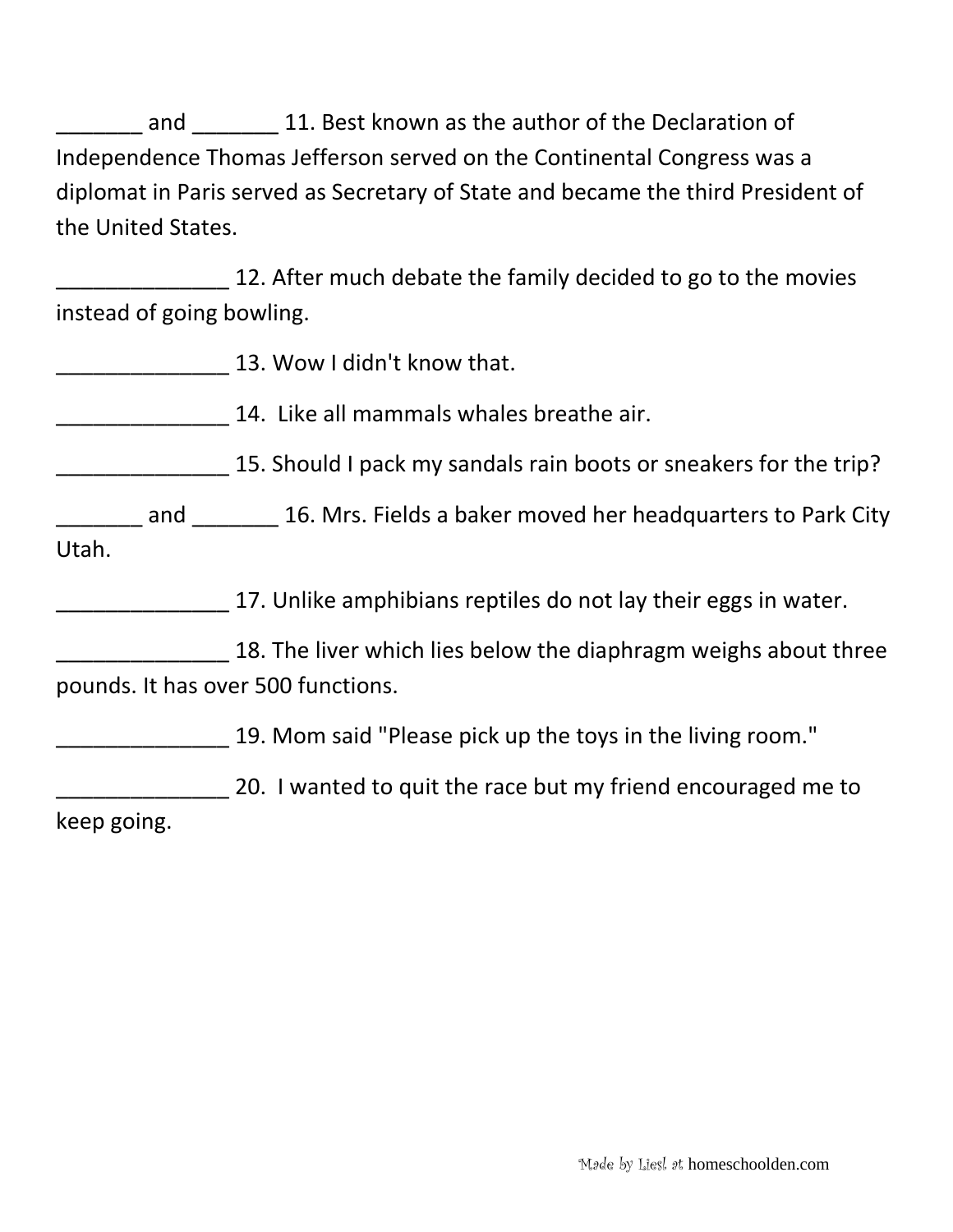## **Comma Worksheet Answers:**

\_\_\_\_\_\_**2**\_\_\_\_\_\_\_\_ 1. About 12**,** 000 dromedary camels were brought to Australia in the mid 1800s. Now there are about 1**,** 000**,** 000 feral camels. The problem is that these wild camels do nearly \$14**,** 000**,** 000 (Aus) worth of damage to the infrastructure. About 25**,** 000 camels are culled each year.

\_\_\_\_\_\_**1**\_\_\_\_\_\_\_\_ 2. He is growing tomatoes**,** cucumbers**,** peppers**,** and peas in his garden.

\_\_\_\_\_\_**4**\_\_\_\_\_\_\_\_ 3. Jane was born March 17**,** 2003.

\_\_\_\_\_\_**5**\_\_\_\_\_\_\_\_ 4. She was born in Omaha**,** Nebraska.

\_\_\_\_\_\_**1**\_\_\_\_\_\_\_\_ 5. The Trail of Tears was the forced relocation and movement of members of the Cherokee**,** Creek**,** Seminole**,** Chickasaw**,** and Chocktaw nations. Many Native Americans suffered from exposure**,** starvation**,** and disease on route to the Indian Territory in Oklahoma.

\_\_\_\_\_\_**3**\_\_\_\_\_\_\_\_ 6. Dear Grandpa**,**

I can't wait for you to come for a visit. I hope you

will bring your fishing pole again!

Love**,**

Mike

- \_\_\_\_\_\_**10**\_\_\_\_\_\_\_\_ 7. Mr. Johnson**,** my coach**,** made me do twenty push-ups.
- \_\_\_\_\_\_**5**\_\_\_\_\_\_\_\_ 8. We hope to visit the museum in Raleigh**,** North Carolina.

\_\_\_\_\_\_**7**\_\_\_\_\_\_\_\_ 9. Hey**,** that's my book!

\_\_\_\_\_\_**1**\_\_\_\_\_\_\_\_ 10. I bought the same shirt in green**,** blue**,** and red.